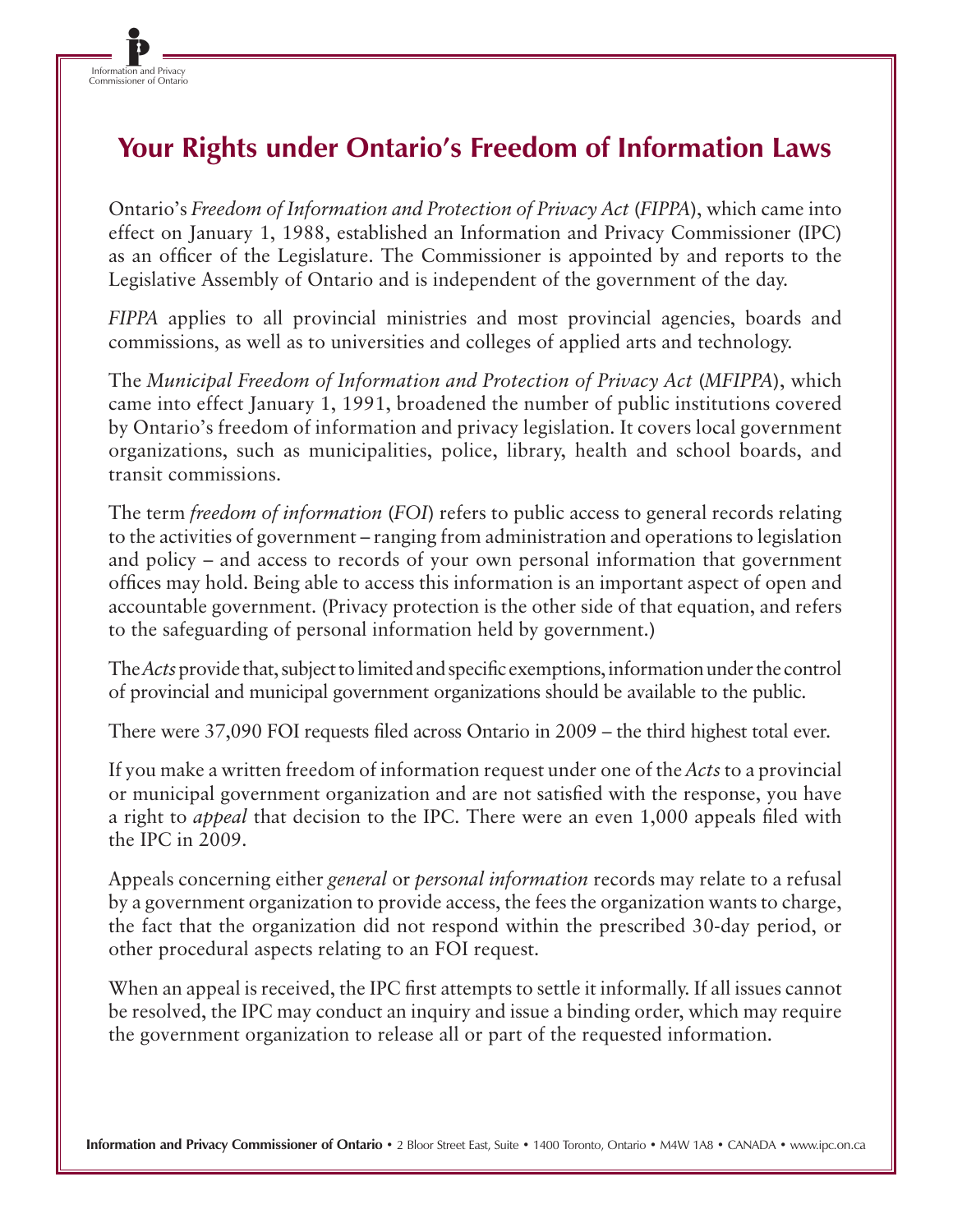Information and Privacy Commissioner of Ontario